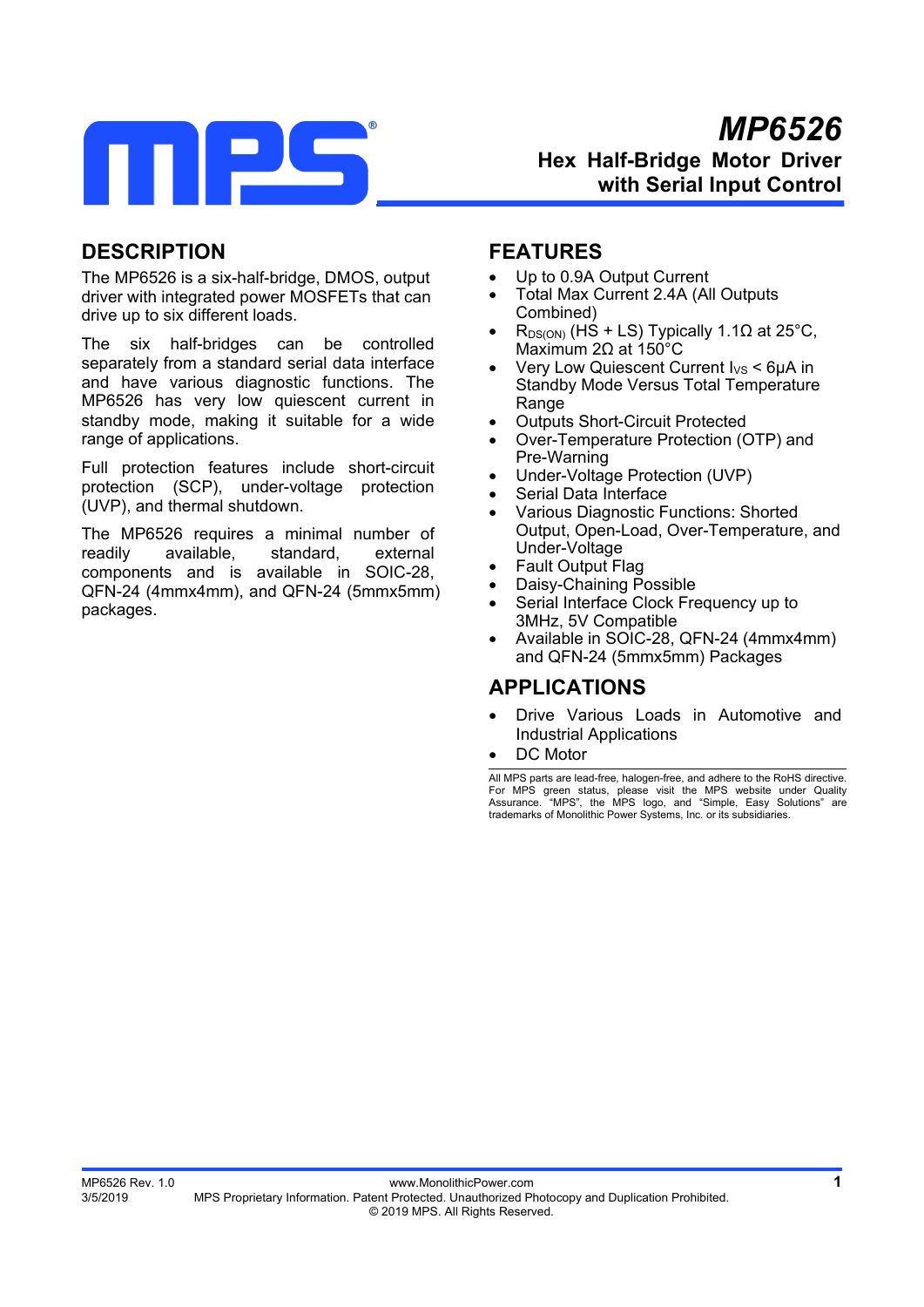# **TYPICAL APPLICATION**



**Parallel Load Configuration (Independent Motor Operation)**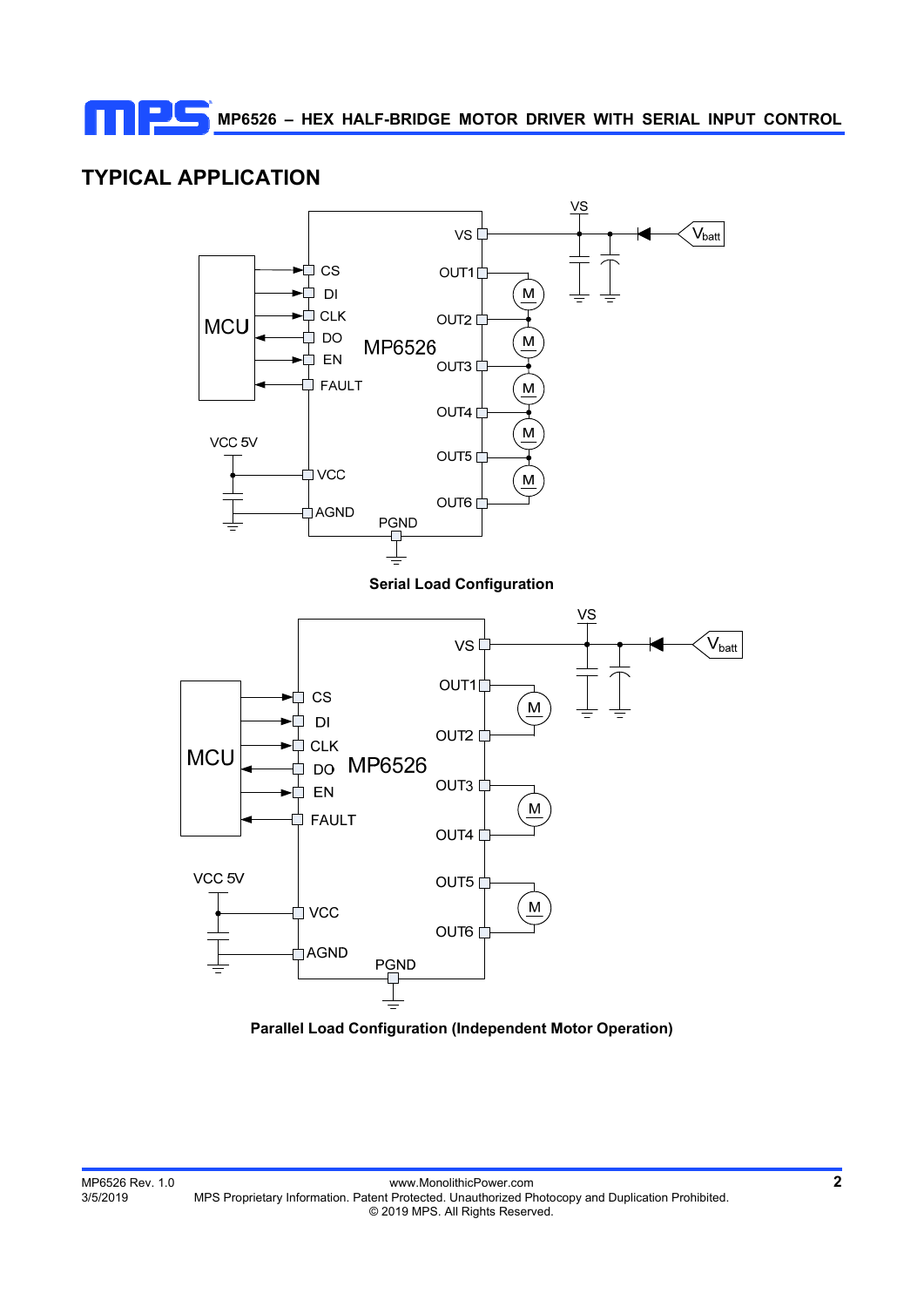

| Part Number* | Package            | <b>Top Marking</b> |
|--------------|--------------------|--------------------|
| MP6526GY     | SOIC-28            | See Below          |
| MP6526GR     | $QFN-24$ (4mmx4mm) | See Below          |
| MP6526GU     | QFN-24 (5mmx5mm)   | See Below          |

## **ORDERING INFORMATION**

\* For Tape & Reel, add suffix –Z (e.g.: MP6526GY–Z).

# **TOP MARKING (MP6526GY) MPSYYWW** MP6526

## **LLLLLLLLL**

MPS: MPS prefix YY: Year code WW: Week code MP6526: Product code of MP6526GY LLLLLLLLL: Lot number

## **TOP MARKING (MP6526GR)**

**MPSYWW** 

MP6526

## **LLLLLL**

MPS: MPS prefix Y: Year code WW: Week code MP6526: Product code of MP6526GR LLLLLL: Lot number

## **TOP MARKING (MP6526GU)**

**MPSYYWW** 

MP6526

**LLLLLLL** 

MPS: MPS prefix YY: Year code WW: Week code MP6526: Product code of MP6526GU LLLLLLL: Lot number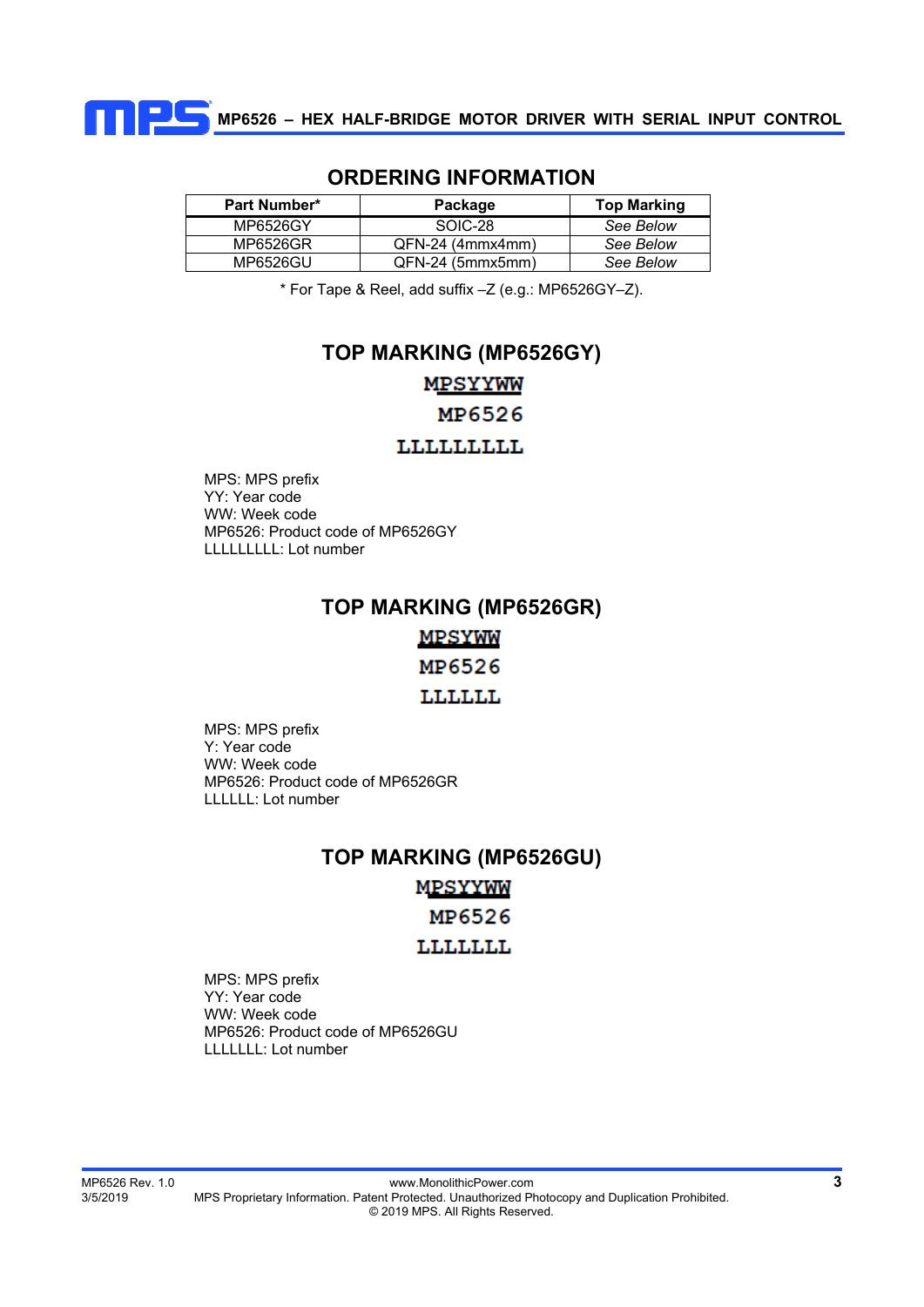



## **PACKAGE REFERENCE**

# **PIN FUNCTIONS**

| <b>SOIC-28</b><br>Pin#  | <b>QFN (4x4)</b><br>Pin# | <b>QFN (5x5)</b><br>Pin# | <b>Name</b>      | <b>Description</b>                                                                                                                                               |
|-------------------------|--------------------------|--------------------------|------------------|------------------------------------------------------------------------------------------------------------------------------------------------------------------|
| 1, 3, 12, 14,<br>15, 28 | 7, 9, 10, 21,<br>22, 24  | 7, 9, 10, 21,<br>22, 24  | <b>PGND</b>      | Power ground.                                                                                                                                                    |
| $\overline{2}$          | 23                       | 23                       | OUT5             | Half-bridge output 5.                                                                                                                                            |
| 4                       | 1                        | 1                        | OUT <sub>4</sub> | Half-bridge output 4.                                                                                                                                            |
| 5, 10, 17, 26           | L,                       | 2, 5                     | NC.              | No connection.                                                                                                                                                   |
| $6 - 9$                 | $2 - 5$                  | 3, 4                     | VS.              | Power supply.                                                                                                                                                    |
| 11                      | 6                        | 6                        | OUT3             | Half-bridge output 3.                                                                                                                                            |
| 13                      | 8                        | 8                        | OUT <sub>2</sub> | Half-bridge output 2.                                                                                                                                            |
| 16                      | 11                       | 11                       | OUT <sub>1</sub> | Half-bridge output 1.                                                                                                                                            |
| 18                      | 12                       | 12 <sup>2</sup>          | EN               | Enable. Drive EN low to put the device in standby mode.<br>Drive EN high for normal operation.                                                                   |
| 19                      | 13                       | 13                       | <b>DO</b>        | Serial data output.                                                                                                                                              |
| 20                      | 14                       | 14                       | <b>VCC</b>       | Logic supply voltage.                                                                                                                                            |
| 21                      | 15                       | 15                       | <b>FAULT</b>     | <b>Fault output.</b> A low output at FAULT indicates that the IC<br>detected an over-temperature or over-current<br>has<br>condition. This output is open-drain. |
| 22                      | 16                       | 16                       | <b>AGND</b>      | Analog ground.                                                                                                                                                   |
| 23                      | 17                       | 17                       | <b>CS</b>        | Chip select input.                                                                                                                                               |
| 24                      | 18                       | 18                       | <b>CLK</b>       | Serial clock input.                                                                                                                                              |
| 25                      | 19                       | 19                       | <b>DI</b>        | Serial data input.                                                                                                                                               |
| 27                      | 20                       | 20                       | OUT <sub>6</sub> | Half-bridge output 6.                                                                                                                                            |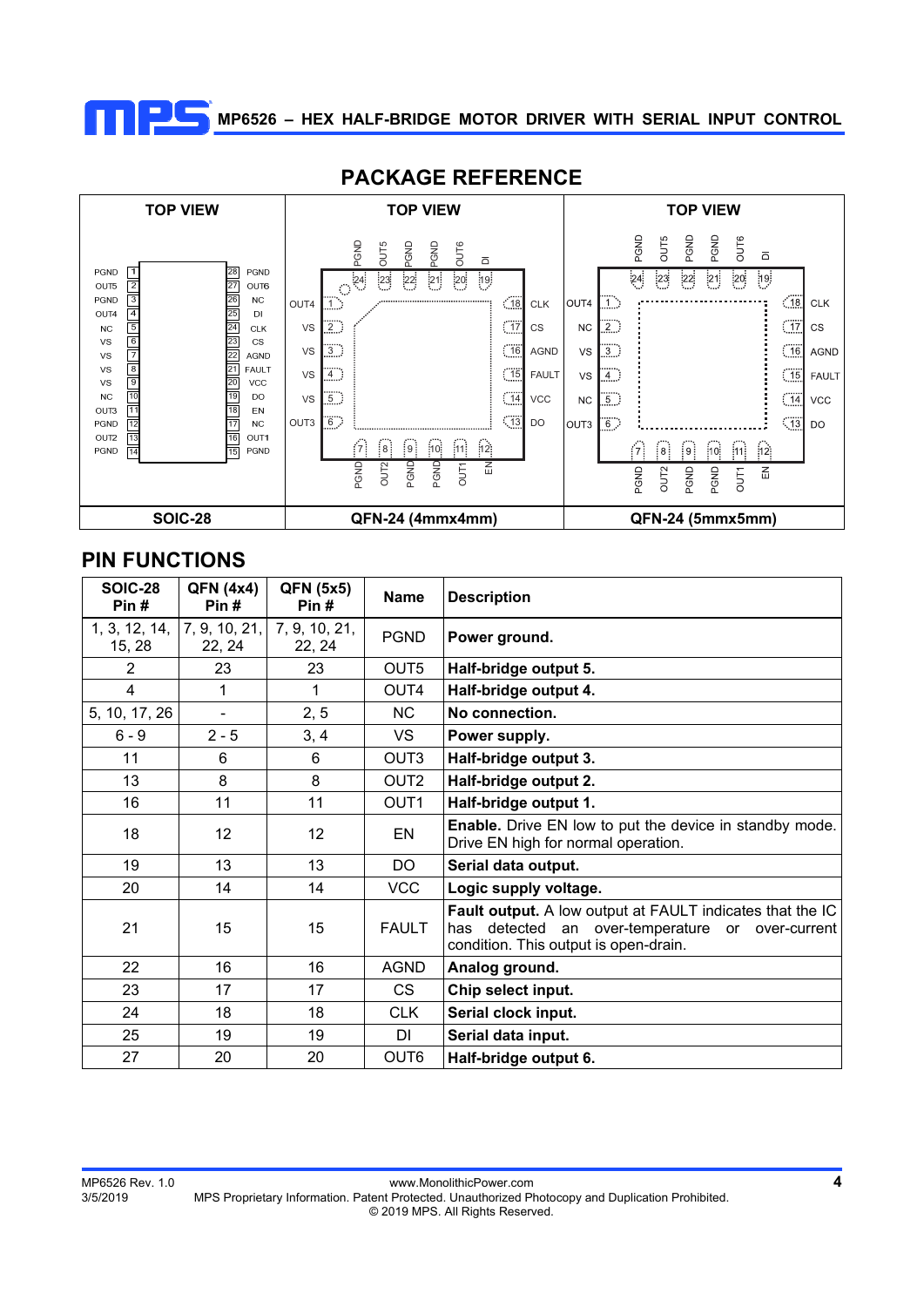## **ABSOLUTE MAXIMUM RATINGS (1)**

| Logic supply voltage $(V_{VCC})$ -0.3 to +6.5V            |  |
|-----------------------------------------------------------|--|
|                                                           |  |
| Logic output voltage-0.3 to $V_{VCC}$ + 0.3V              |  |
| Voltage at all other pins  - 0.3 to +6.5V                 |  |
| Continuous power dissipation $(T_A = +25^{\circ}C)^{(2)}$ |  |
|                                                           |  |
|                                                           |  |
|                                                           |  |
|                                                           |  |
|                                                           |  |
|                                                           |  |
|                                                           |  |

## *Recommended Operating Conditions* **(4)**

| Logic supply voltage $(V_{\text{VCC}})$ 4.75V to 5.25V |  |
|--------------------------------------------------------|--|
| Operating junction temp. $(T_J)$ -40°C to +150°C       |  |

| <b>Thermal Resistance</b> $^{(5)}$ $\theta_{14}$ $\theta_{1C}$ |  |
|----------------------------------------------------------------|--|
|                                                                |  |
| QFN-24 (4mmx4mm) 42  9  °C/W                                   |  |
| QFN-24 (5mmx5mm) 36  8  °C/W                                   |  |

#### **NOTES:**

- 1) Exceeding these ratings may damage the device.
- 2) The maximum allowable power dissipation is a function of the maximum junction temperature  $T_J$  (MAX), the junction-to-ambient thermal resistance  $θ<sub>JA</sub>$ , and the ambient  $t$ emperature  $T_A$ . The maximum allowable continuous power dissipation at any ambient temperature is calculated by  $P_D$  $(MAX) = (T_J (MAX) - T_A)/\theta_{JA}$ . Exceeding the maximum allowable power dissipation produces an excessive die temperature, causing the regulator to go into thermal shutdown. Internal thermal shutdown circuitry protects the device from permanent damage.
- 3) Devices are ESD sensitive. Handling precaution is recommended.
- 4) The device is not guaranteed to function outside of its operating conditions.
- 5) Measured on JESD51-7, 4-layer PCB.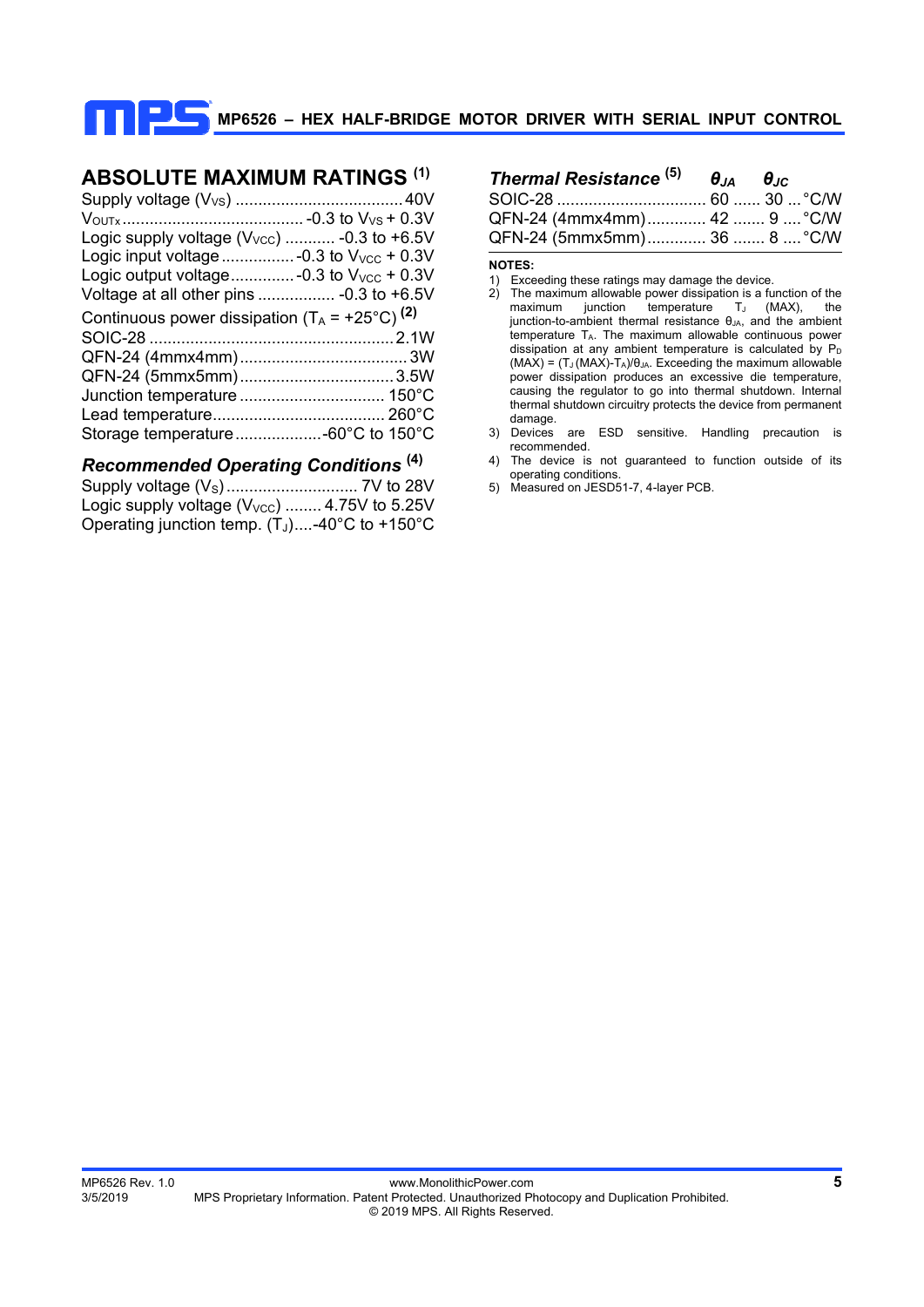# **ELECTRICAL CHARACTERISTICS**

m

 $7V < V_{VS}$  < 28V,  $V_{VCC}$  = 5V,  $T_A$  = -40°C to +125°C, unless otherwise noted.

| <b>Parameters</b>                             | Symbol                  | <b>Condition</b>                                                                                                                   | Min            | <b>Typ</b> | Max  | <b>Units</b> |
|-----------------------------------------------|-------------------------|------------------------------------------------------------------------------------------------------------------------------------|----------------|------------|------|--------------|
|                                               |                         | $V_{VS}$ < 28V normal operation,<br>all output stages off                                                                          |                | 2.6        | 6    |              |
| Operating supply current (VS)                 | $I_{VS}$                | $V_{VS}$ < 28V normal operation,<br>all output low stages on, no load                                                              |                | 2.7        | 6    | mA           |
|                                               |                         | V <sub>vs</sub> < 28V normal operation,<br>all output high stages on, no load                                                      |                | 2.75       | 6    |              |
| Operating supply current (VCC)                | <b>I</b> vcc            | $4.75V < V_{VCC} < 5.25V$ , normal<br>operation                                                                                    |                | 67         | 90   | μA           |
| Quiescent current (VS)                        | $I_{VS}$                | $V_{VS}$ = 28V, $V_{VCC}$ = 0V or $V_{VCC}$ =<br>$5V$ , EN = low, or $V_{VCC}$ = $5V$ , bit SE<br>= low, output pins to VS and GND |                | 1.8        | 6    | μA           |
| Quiescent current (VCC)                       | <b>I</b> vcc            | $4.75V < V_{VCC} < 5.25V$ , EN or bit<br>$SE = low$                                                                                |                | 23         | 35   | μA           |
| Discharge current (VS)                        | $I_{\text{VS}}$         | $V_{VS}$ = 40V, EN = low                                                                                                           |                |            | 3    | mA           |
| Internal oscillator frequency                 | fosc                    |                                                                                                                                    | 85             | 120        | 166  | kHz          |
| Power-on reset threshold                      | <b>V</b> <sub>vcc</sub> |                                                                                                                                    | 2.3            | 2.6        | 3.0  | V            |
| Power-on reset delay                          |                         | After switching on Vvcc                                                                                                            | 30             | 100        | 190  | μs           |
| Under-voltage lockout threshold<br>rising     |                         |                                                                                                                                    | 5.5            |            | 6.5  | V            |
| Under-voltage lockout threshold<br>hysteresis |                         |                                                                                                                                    |                | 0.6        |      | V            |
| Under-voltage lockout delay time              |                         |                                                                                                                                    | $\overline{7}$ | 14         | 23   | ms           |
| <b>Output Specification</b>                   |                         |                                                                                                                                    |                |            |      |              |
| HS + LS switch-on resistance                  | $R_{DS(ON)}$            | $T_J = -40^{\circ}C$ to $+125^{\circ}C$                                                                                            |                | 1.1        | 1.7  | Ω            |
|                                               |                         | $T_J = +150^{\circ}C^{(6)}$                                                                                                        |                |            | 2    | Ω            |
| Inductive shutdown energy (7)                 |                         |                                                                                                                                    |                |            | 15   | mJ           |
| Over-current limit                            | locp                    |                                                                                                                                    | 1              | 1.3        | 1.8  | A            |
| Over-current shutdown delay                   |                         | Bit14 (SCT) = low, $V_{VS}$ = 13V                                                                                                  | 0.1            | 0.21       | 0.3  | ms           |
| time                                          |                         | Bit14 (SCT) = high, $V_{VS}$ = 13V                                                                                                 | 0.28           | 0.53       | 0.72 |              |
| Open-load detection current                   |                         | Bit13 (OLD) = low, output off                                                                                                      | 1.4            | 1.9        | 2.4  | mA           |
| Output switch-on/-off delay                   |                         | $V_{VS}$ = 13V, $R_{LOAD}$ = 50 $\Omega$                                                                                           |                |            | 60   | μs           |
| <b>OUTx rising time</b>                       |                         | $V_{VS}$ = 13V, 10% to 90% $V_{OUT}$ ,<br>$R_{LOAD} = 50\Omega$                                                                    | $\overline{2}$ | 20         | 50   | μs           |
| <b>OUTx falling time</b>                      |                         | $V_{VS}$ = 13V, 10% to 90% $V_{OUT}$ ,<br>$R_{LOAD} = 50\Omega$                                                                    | $\overline{2}$ | 20         | 45   | μs           |
| Dead time                                     |                         | $V_{VS}$ = 13V, RLOAD = 50 $\Omega$                                                                                                | $\overline{2}$ |            |      | μs           |
| <b>EN Input</b>                               |                         |                                                                                                                                    |                |            |      |              |
| EN low-level threshold                        |                         |                                                                                                                                    |                |            | 0.8  | V            |
| EN high-level threshold                       |                         |                                                                                                                                    | 3              | 1.7        |      | V            |
| Pull-down current of EN input                 |                         | $V_{EN} = V_{VCC}$                                                                                                                 | 10             |            | 80   | μA           |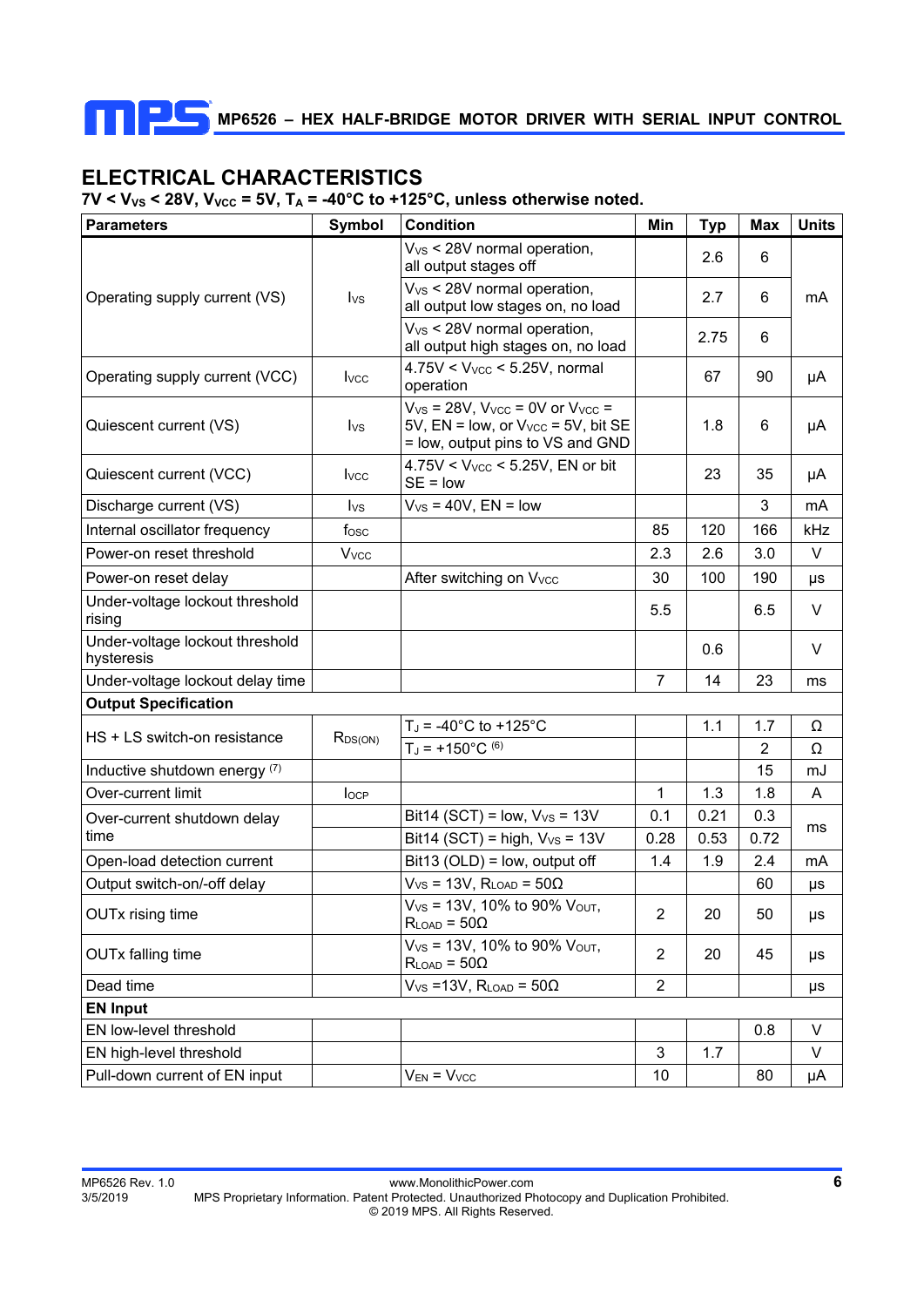

## **ELECTRICAL CHARACTERISTICS** *(continued)*

 $7V < V_{VS} < 28V$ ,  $V_{VCC} = 5V$ ,  $T_A = -40^{\circ}C$  to +125°C, unless otherwise noted.

| <b>Parameters</b>                             | Symbol | <b>Condition</b> |  | Min  | Typ | <b>Max</b> | <b>Units</b> |  |  |  |  |
|-----------------------------------------------|--------|------------------|--|------|-----|------------|--------------|--|--|--|--|
| Thermal Shutdown and Pre-Warning (7)          |        |                  |  |      |     |            |              |  |  |  |  |
| Thermal pre-warning threshold                 |        |                  |  | 120  | 145 | 170        | °C           |  |  |  |  |
| Thermal pre-warning hysteresis                |        |                  |  |      | 15  |            | $^{\circ}C$  |  |  |  |  |
| Thermal shutdown threshold                    |        |                  |  | 150  | 175 | 200        | $^{\circ}C$  |  |  |  |  |
| Thermal shutdown hysteresis                   |        |                  |  |      | 15  |            | °C           |  |  |  |  |
| Ratio thermal shutdown/thermal<br>pre-warning |        |                  |  | 1.05 | 1.2 |            |              |  |  |  |  |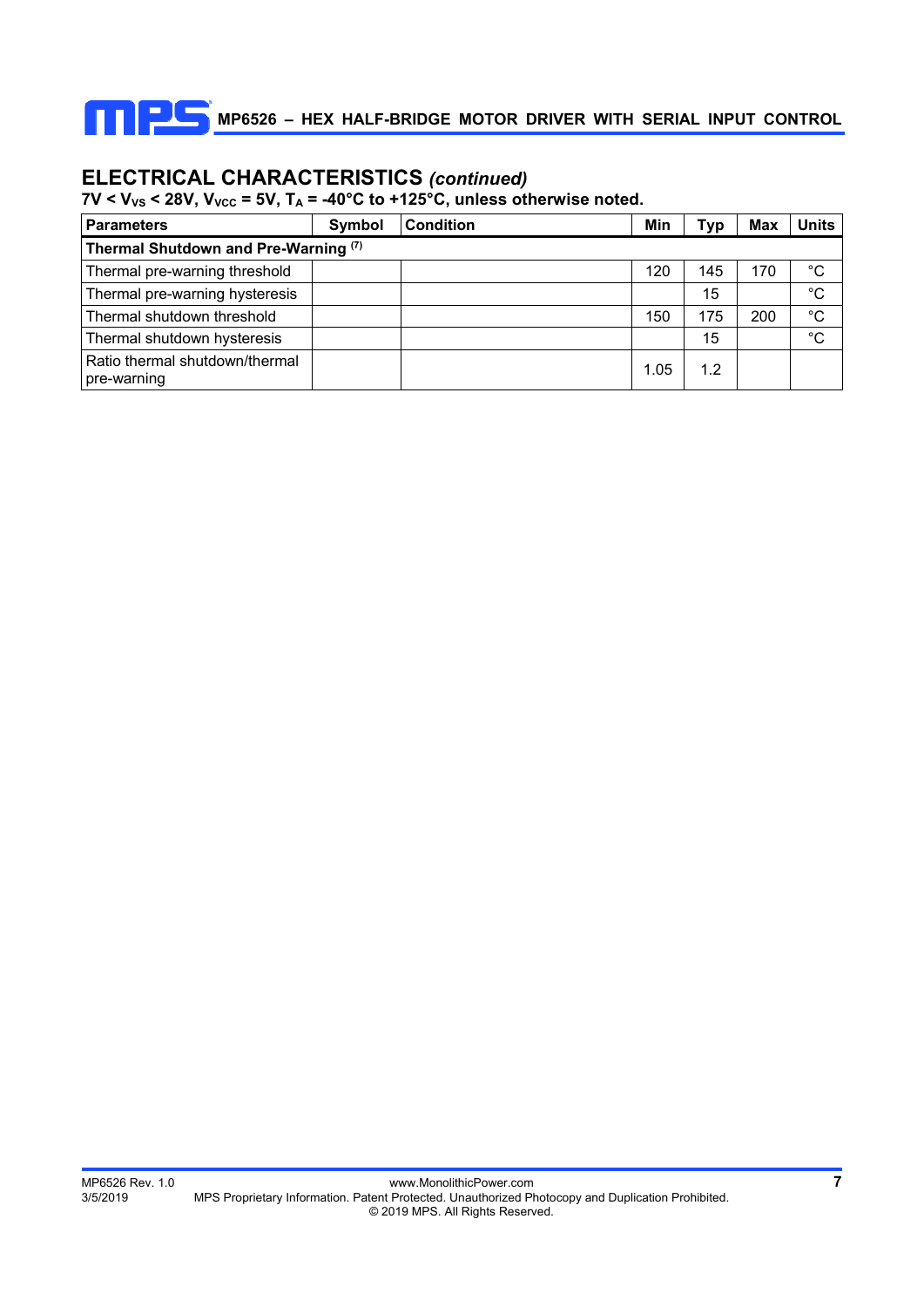# **SERIAL INTERFACE TIMING ELECTRICAL CHARACTERISTICS (7)**

 $7V < V_{VS}$  < 28V,  $V_{VCC}$  = 5V,  $T_A$  = -40°C to +125°C, unless otherwise noted.

| <b>Parameters</b>               | Symbol         | <b>Condition</b>                             | Min                  | <b>Typ</b> | <b>Max</b>                      | <b>Units</b> |
|---------------------------------|----------------|----------------------------------------------|----------------------|------------|---------------------------------|--------------|
| Logic Inputs (DI, CLK, CS)      |                |                                              |                      |            |                                 |              |
| Input low-level threshold       |                |                                              |                      |            | 0.3x<br><b>V</b> <sub>vcc</sub> | V            |
| Input high-level threshold      |                |                                              | 0.7x<br><b>V</b> vcc |            |                                 | $\vee$       |
| Pull-down current of DI, CLK    |                | $V_{DI}$ , $V_{CLK}$ = $V_{VCC}$             | 2                    |            | 50                              | μA           |
| Pull-up current of CS           |                | $V_{CS} = 0V$                                | $\overline{2}$       |            | 50                              | μA           |
| Logic Output (DO)               |                |                                              |                      |            |                                 |              |
| Output low level                |                |                                              |                      |            | 0.5                             | $\vee$       |
| Output high level               |                |                                              | $V_{VCC}$ -<br>0.7V  |            |                                 | V            |
| Leakage current (tri-state)     |                | $0V < V_{DO} < V_{VCC}$ , $V_{CS} = V_{VCC}$ | $-10$                |            | 10                              | μA           |
| <b>Timing Characteristics</b>   |                |                                              |                      |            |                                 |              |
| DO enable after CS falling edge | T <sub>1</sub> | $C_{DO} = 100pF$                             |                      |            | 200                             | ns           |
| DO disable after CS rising edge | T <sub>2</sub> | $C_{DO} = 100pF$                             |                      |            | 200                             | ns           |
| DO falling/rising time          |                | $C_{DO} = 100pF$                             |                      |            | 100                             | ns           |
| DO valid time                   | $T_{10}$       | $C_{DO} = 100pF$                             |                      |            | 200                             | ns           |
| CS set-up time (high to low)    | T <sub>4</sub> |                                              | 150                  |            |                                 | ns           |
| CS set-up time (low to high)    | T <sub>8</sub> |                                              | 150                  |            |                                 | ns           |
| CS high time                    | T <sub>9</sub> | $Bit14 (SCT) = high$                         | 0.75                 |            |                                 | ms           |
|                                 |                | $Bit14 (SCT) = low$                          | 0.3                  |            |                                 | ms           |
| CLK high time                   | T <sub>5</sub> |                                              | 150                  |            |                                 | ns           |
| CLK low time                    | T <sub>6</sub> |                                              | 150                  |            |                                 | ns           |
| CLK period time                 |                |                                              | 333                  |            |                                 | ns           |
| CLK set-up time (high to low)   | T <sub>7</sub> |                                              | 150                  |            |                                 | ns           |
| CLK set-up time (low to high)   | T <sub>3</sub> |                                              | 150                  |            |                                 | ns           |
| DI set-up time                  | $T_{11}$       |                                              | 26                   |            |                                 | ns           |
| DI hold time                    | $T_{12}$       |                                              | 26                   |            |                                 | ns           |

**NOTES:** 

6) Guaranteed by characterization, not tested in production.

7) Not subject to production test, specified by design.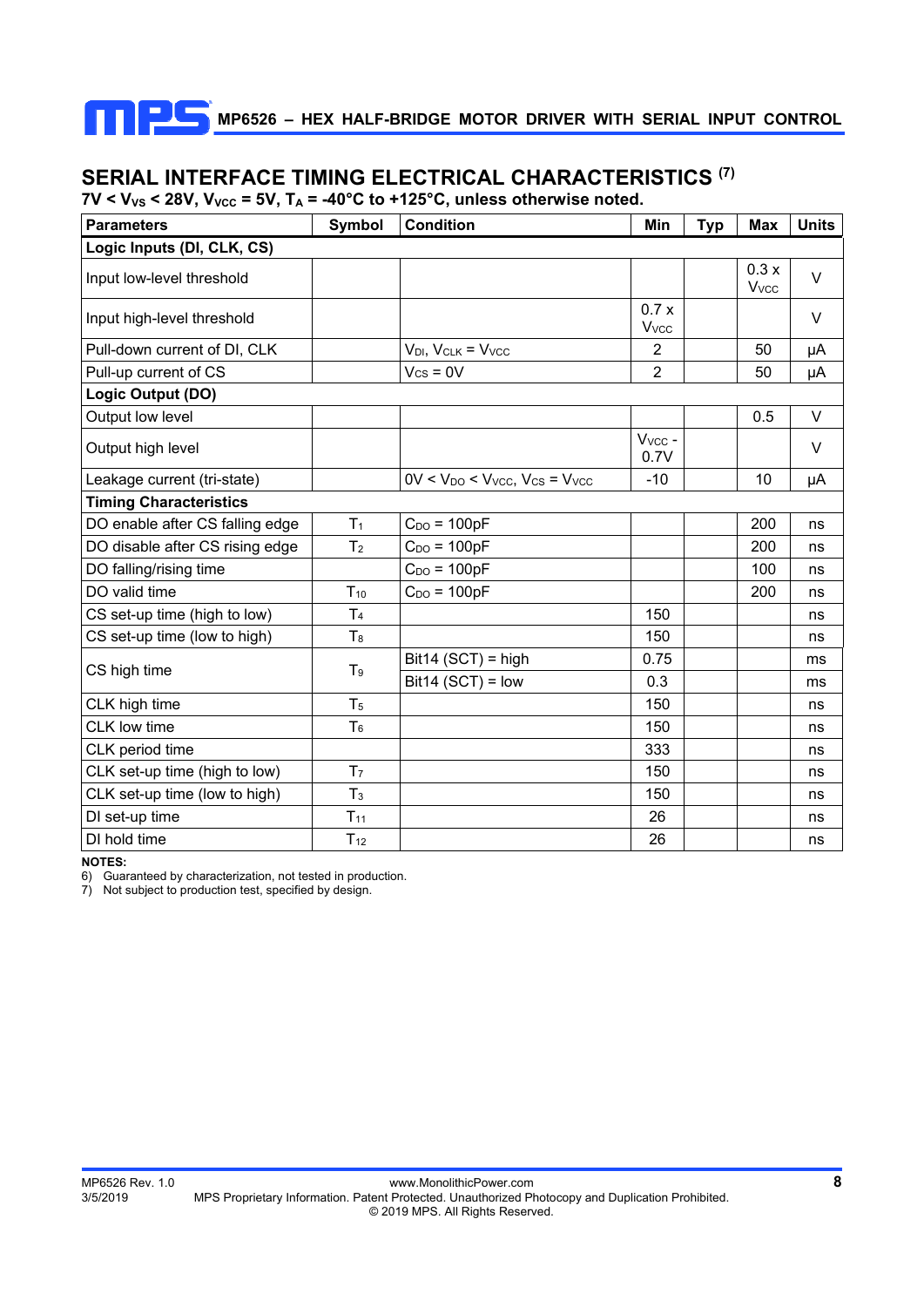# **SERIAL INTERFACE TIMING DIAGRAMS**



Inputs DI, CLK, CS: High level =  $0.7 \times V_{\rm CC}$ , low level =  $0.2 \times V_{\rm CC}$ <br>Output DO: High level =  $0.8 \times V_{\rm CC}$ , low level =  $0.2 \times V_{\rm CC}$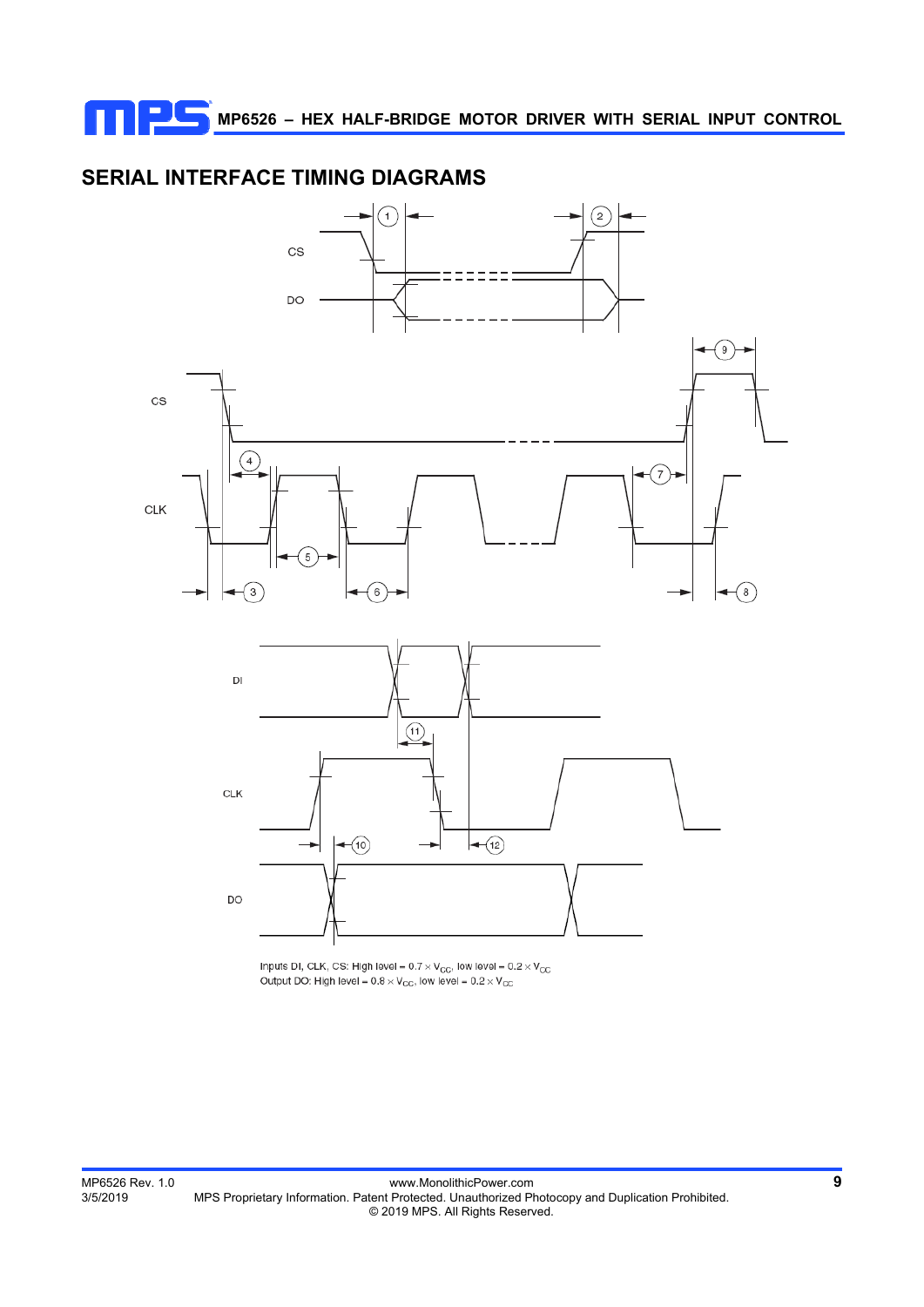

MP6526 Rev. 1.0 www.MonolithicPower.com **10** MPS Proprietary Information. Patent Protected. Unauthorized Photocopy and Duplication Prohibited. © 2019 MPS. All Rights Reserved.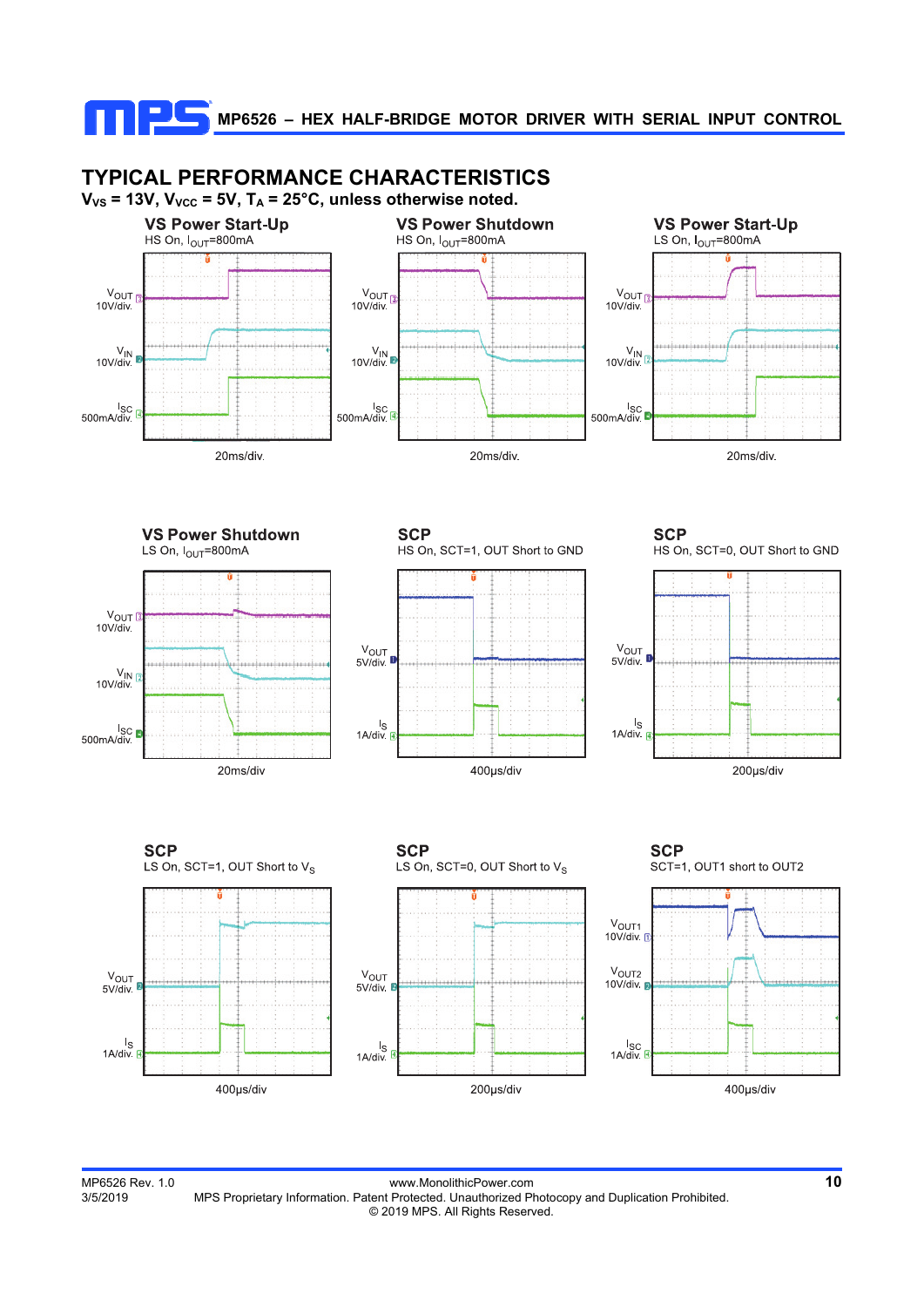# **TYPICAL PERFORMANCE CHARACTERISTICS** *(continued)*

 $V_{VS}$  = 13V,  $V_{VCC}$  = 5V,  $T_A$  = 25°C, unless otherwise noted.





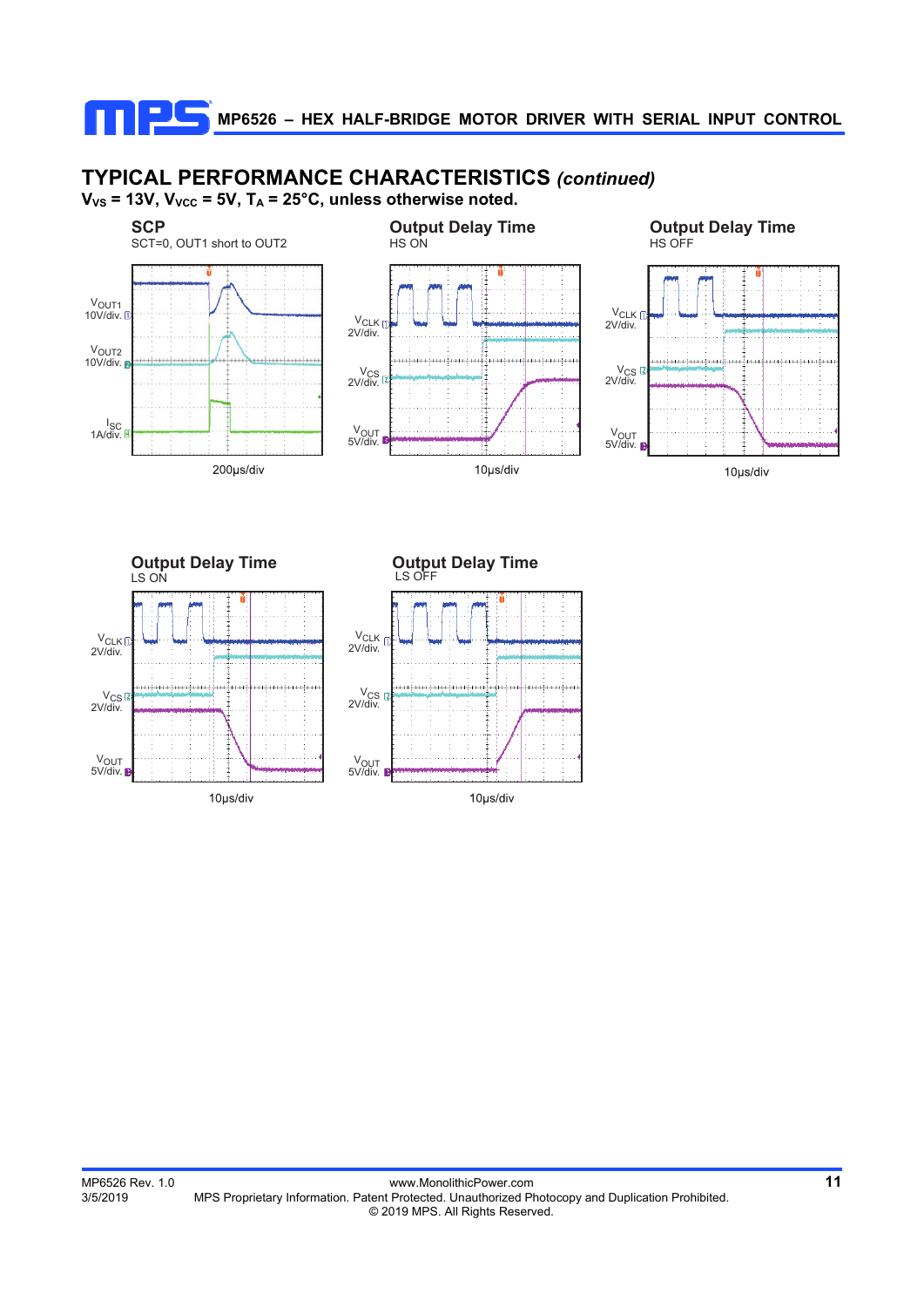

## **BLOCK DIAGRAM**



**Figure 1: Functional Block Diagram**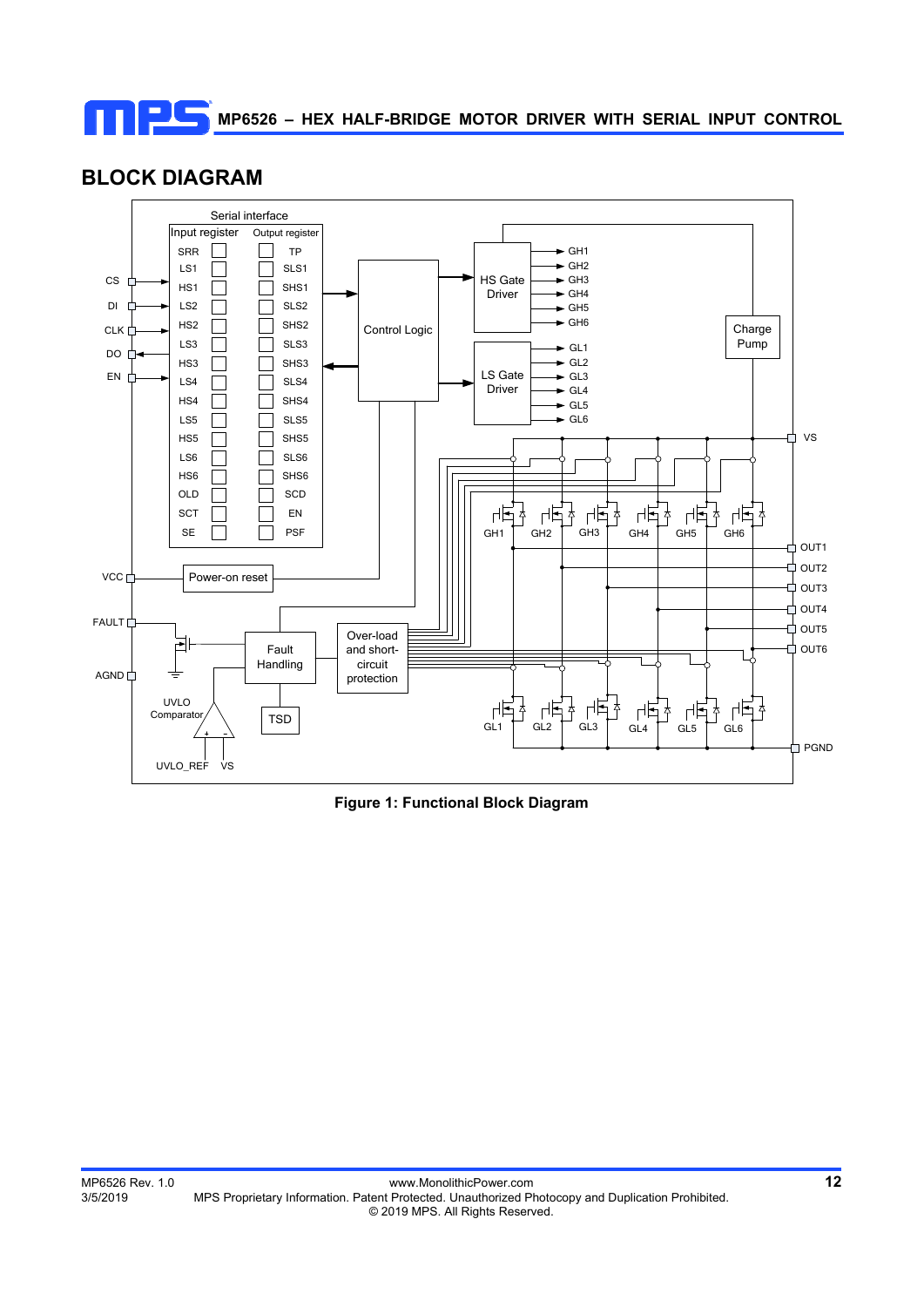## **OPERATION**

The MP6526 is a six-half-bridge motor driver that can drive up to six different loads with separate controls for high-side or low-side MOSFETs from a standard serial data interface.

#### **Serial Interface**

Data transfer starts with the falling edge of the CS signal (see Figure 2). Execution of new input data is enabled on the rising edge of the CS signal. Data must appear at DI synchronized to

CLK and is accepted on the falling edge of the CLK signal. The LSB (bit0, SRR) must be transferred first.

The output data at DO is enabled on the falling edge of CS. The output data changes state with the rising edge of CLK and remains stable until the next rising edge of CLK appears. When CS is high, DO is in a tri-state condition. The LSB (bit0, TP) is transferred first.



# **Table 1: Input Data Protocol**

| Bit | <b>Input Register</b> | <b>Function</b>                                                                                                                                           |
|-----|-----------------------|-----------------------------------------------------------------------------------------------------------------------------------------------------------|
| 0   | <b>SRR</b>            | Status register reset (high = reset. The bits PSF, SCD, and over-temperature<br>shutdown in the output data register are set to low).                     |
| 1   | LS1                   | Controls output LS1 (high = switch output LS1 on).                                                                                                        |
| 2   | HS <sub>1</sub>       | Controls output HS1 (high = switch output HS1 on).                                                                                                        |
| 3   | LS <sub>2</sub>       | Controls output LS2 (high = switch output LS2 on).                                                                                                        |
| 4   | HS <sub>2</sub>       | Controls output HS2 (high = switch output HS2 on).                                                                                                        |
| 5   | LS <sub>3</sub>       | Controls output LS3 (high = switch output LS3 on).                                                                                                        |
| 6   | HS3                   | Controls output HS3 (high = switch output HS3 on).                                                                                                        |
| 7   | LS4                   | Controls output LS4 (high = switch output LS4 on).                                                                                                        |
| 8   | HS4                   | Controls output HS4 (high = switch output HS4 on).                                                                                                        |
| 9   | LS5                   | Controls output LS5 (high = switch output LS5 on).                                                                                                        |
| 10  | HS <sub>5</sub>       | Controls output HS5 (high = switch output HS5 on).                                                                                                        |
| 11  | LS6                   | Controls output LS6 (high = switch output LS6 on).                                                                                                        |
| 12  | HS6                   | Controls output HS6 (high = switch output HS6 on).                                                                                                        |
| 13  | OLD                   | Open-load detection (low = on).                                                                                                                           |
| 14  | <b>SCT</b>            | Programmable time delay for short circuit (shutdown delay high/low<br>12ms/1.5ms).                                                                        |
| 15  | <b>SE</b>             | Software enable. Low = standby, high = normal operation (data transfer is not<br>affected by standby function because the digital part is still powered). |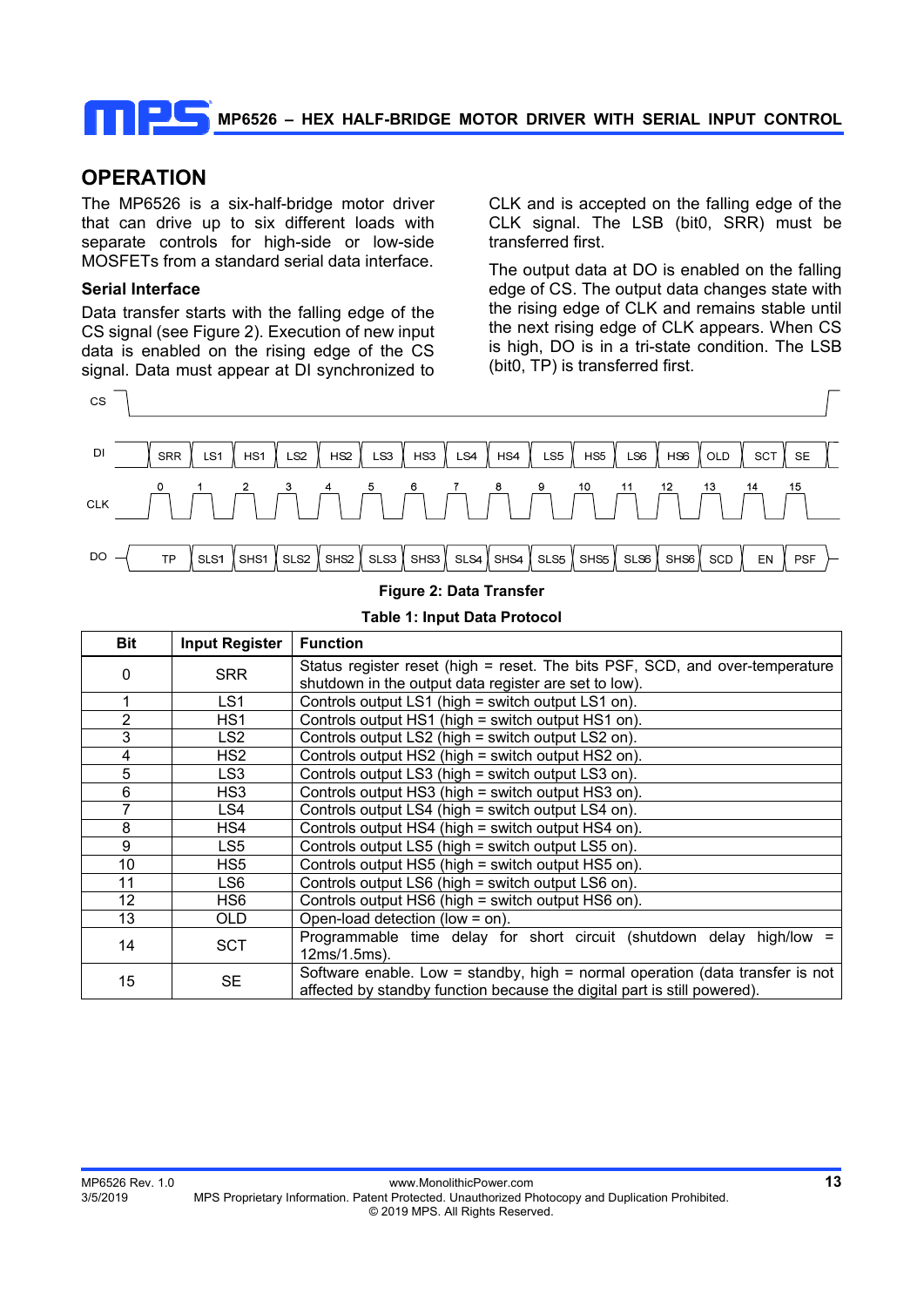

| <b>Bit</b>      | <b>Input Register</b> | <b>Function</b>                                                                                                                                                                                               |
|-----------------|-----------------------|---------------------------------------------------------------------------------------------------------------------------------------------------------------------------------------------------------------|
| 0               | <b>TP</b>             | Temperature pre-warning: high = warning (over-temperature shutdown see<br>remark below).                                                                                                                      |
| 1               | Status LS1            | Normal operation: high = output is on, low = output is off. Open-load detection:<br>high = open load, low = no open load (correct load condition is detected if the<br>corresponding output is switched off). |
| 2               | Status HS1            | Normal operation: high = output is on, low = output is off. Open-load detection:<br>high = open load, low = no open load (correct load condition is detected if the<br>corresponding output is switched off). |
| 3               | Status LS2            | See LS1.                                                                                                                                                                                                      |
| 4               | Status HS2            | See HS1.                                                                                                                                                                                                      |
| 5               | Status LS3            | See LS1.                                                                                                                                                                                                      |
| 6               | Status HS3            | See HS1.                                                                                                                                                                                                      |
| 7               | Status LS4            | See LS1.                                                                                                                                                                                                      |
| 8               | Status HS4            | See HS1.                                                                                                                                                                                                      |
| 9               | Status LS5            | See LS1.                                                                                                                                                                                                      |
| 10              | Status HS5            | See HS1.                                                                                                                                                                                                      |
| 11              | Status LS6            | See LS1.                                                                                                                                                                                                      |
| 12 <sub>2</sub> | Status HS6            | See HS1.                                                                                                                                                                                                      |
| 13              | SCD                   | Short circuit detected. Set SCD high when at least one output is switched off by<br>a short-circuit condition.                                                                                                |
| 14              | EN                    | Enable. EN is controlled by software (bit SE in the input register) and hardware<br>Enable (EN). Low = standby, high = normal operation.                                                                      |
| 15              | <b>PSF</b>            | Power supply fail. Under-voltage at VS detected.                                                                                                                                                              |

### **Table 2: Output Data Protocol**

**NOTE:** Bit0 to 15 = high: over-temperature shutdown.

#### **Table 3: Status of the Input Register after Power-On Reset**

| Bit15 Bit14 Bit13 Bit12 Bit11 Bit10 Bit9 Bit8 Bit7 Bit6 Bit5 Bit4 Bit3 Bit2 Bit2                |  |  |  |  |  |  |  | <b>Bit0</b> |
|-------------------------------------------------------------------------------------------------|--|--|--|--|--|--|--|-------------|
| (SE)  (SCT) (OLD) (HS6) (LS6) (HS5) (LS5) (HS4) (LS4) (HS3) (LS3) (HS2) (LS2) (HS1) (LS1) (SRR) |  |  |  |  |  |  |  |             |
|                                                                                                 |  |  |  |  |  |  |  |             |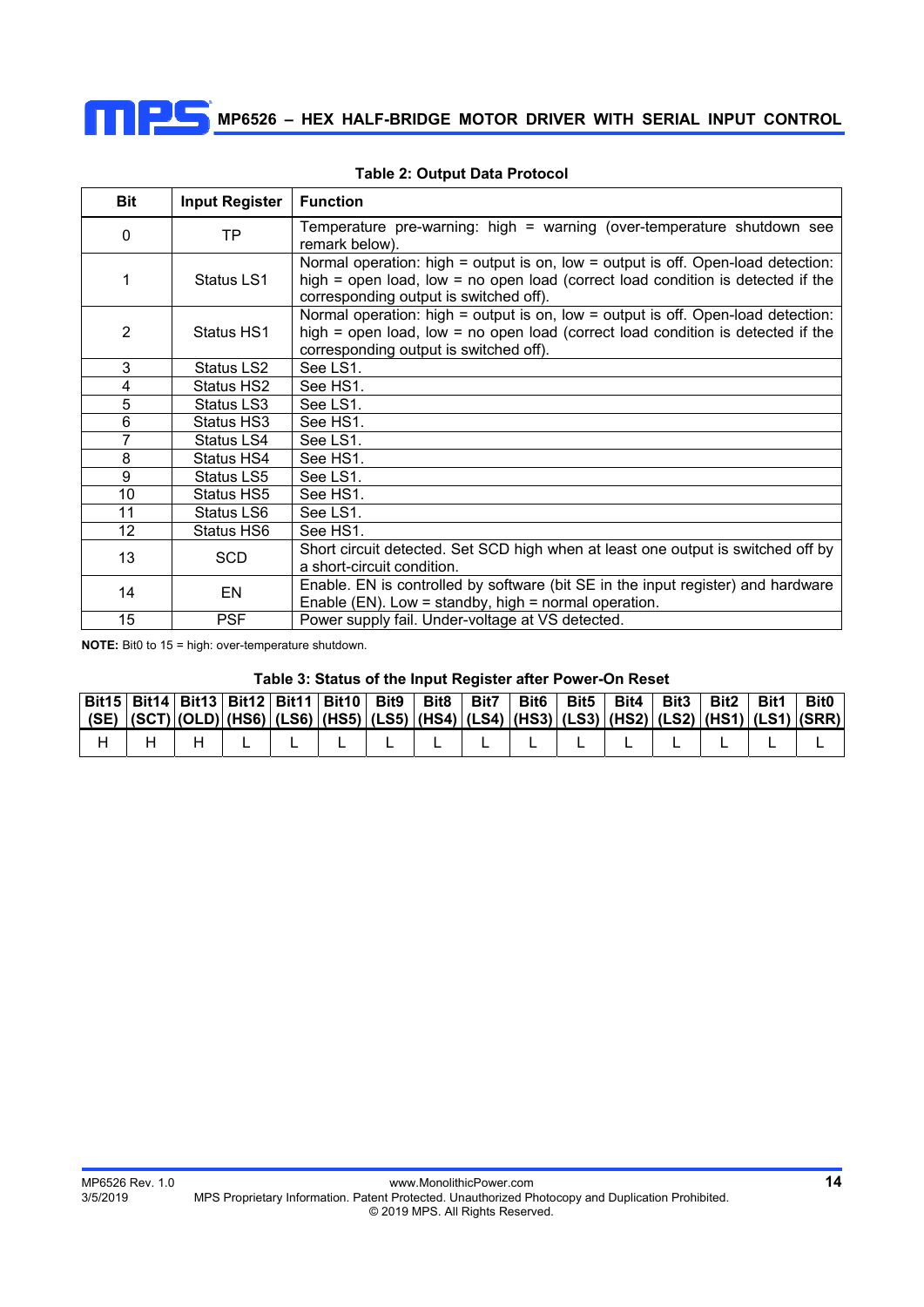## **Enable Control (EN)**

There are two ways to enable or disable the MP6526:

- 1. Controlled by software: set bit SE in the input register. Low = standby, high = normal operation.
- 2. Hardware enable (EN): low = standby, high = normal operation.

In both cases, if the device is disabled, then all output stages are turned off, but the serial interface remains active. The output stages can be activated again by setting the bit SE high (when  $EN =$  high) or by switching  $EN$  back to high (when  $SE =$  high).

### **Open-Load Detection**

When the open-load detection bit (OLD) is set to low, open-load detection is enabled. In this mode, a pull-down current for each low-side switch is turned on. When an open-load has been detected, the corresponding output bit (LSx or HSx) in the output data register is set to high. Once the open load is removed, the corresponding DO bit is cleared, indicating the end of the open-load event.

Testing the open load of the H-bridge configuration is a two-step process. First, switch off all high-side (HSx/HSy) and low-side (LSx/LSy) drivers. The voltage at both clamps in this condition is pulled down. Next, with both low-side drivers off, switch on one high-side driver (HSx or HSy). Since the DC motor has a relatively low internal resistance, the voltage of the inactive high-side output should be at the same level as the activated high-side output. In the case of an open load, the inactive high-side output register reports a 0 if the active high-side output is 1. Conversely, if the load is connected, the inactive high-side output reports a 1.

#### **Discharge Circuit**

Many typical applications use an inverse-polarity protection diode (see D1 in Figure 3). However, this method involves a certain risk. During inhibit mode, the IC consumes only an extremely low current  $(I_{\vee s})$ , (i.e.: 20μA max). Any peaks on the supply voltage charge the blocking capacitor gradually. D1 prevents the capacitor from discharging via the power supply. Due to the extremely small quiescent current, discharging via the IC can also be neglected. This means that during long periods in inhibit mode, the IC's supply voltage could increase continuously until the maximum supply voltage limit of 40V is exceeded, damaging the IC. The device features a discharger circuit that prevents such unwanted effects. If VS exceeds a threshold value of approximately 37V, the blocking capacitor is discharged via an integrated resistor until VS falls below the threshold again.



#### **Figure 3: Functional Principle of the Discharger Circuit**

### **Over-Current Protection (OCP)**

The MP6526 has internal overload and short-circuit protection. The currents in both the high-side and low-side MOSFETs are measured. If the current exceeds the current limit, an internal timer is started. When a permanent over-current shutdown delay time programmed by the short-circuit timer bit (SCT) is reached, the short-circuit detection bit (SCD) is set, and the shorted output is disabled. By writing a high to the SRR bit in the input register, the SCD bit is reset, and the disabled outputs are enabled.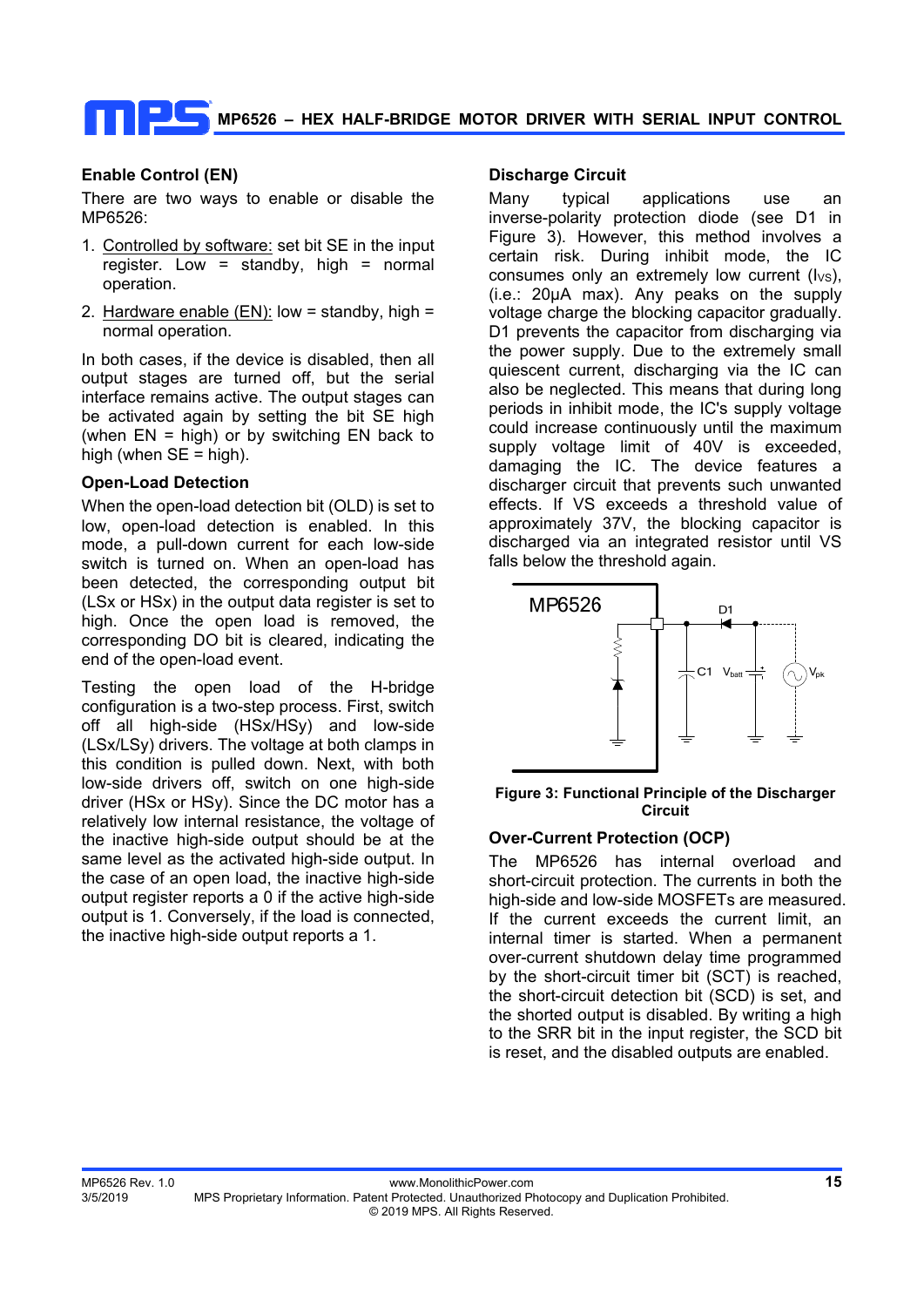## **Thermal Shutdown and Pre-Warning**

Thermal monitoring is also integrated into the MP6526. If the junction temperature rises above the thermal pre-warning threshold, the temperature pre-warning bit (TP) in the output register is set. When the temperature falls below the thermal pre-warning threshold, the bit TP is reset. The bit TP can be read without transferring a complete 16-bit data word. When CS = high to low, the state of TP appears at DO. After the microcontroller has read this information, CS is set high, and the data transfer is interrupted without affecting the state of the input and output registers.

If the junction temperature rises above the thermal shutdown threshold, all switches turn off, and all bits in the output register are set high. Operation resumes immediately when the junction temperature has fallen below the thermal shutdown threshold and when a high has been written to the SRR bit in the input register.

The thermal pre-warning and shutdown threshold have hysteresis.

Note that bit0 to  $15 =$  high indicates an over-temperature shutdown.

### **Power-Supply Fail**

If at any time the voltage on VS falls below the under-voltage lockout (UVLO) threshold voltage, an internal timer is started. The power supply fail bit (PSF) in the output register is set, and all outputs are disabled when a permanent UVLO delay time is reached.

Operation resumes immediately when VS rises above the UVLO threshold. The PSF bit remains high until it is reset by the SRR bit in the input register.

## **Fault Output**

The MP6526 includes an open-drain, active-low, fault indicator output (FAULT). A fault is indicated if the current limit is tripped or thermal shutdown is tripped. A fault on any channel causes FAULT to be pulled low. The FAULT value is maintained until the fault condition is removed and normal operation resumes. Do not apply more than 6V to FAULT.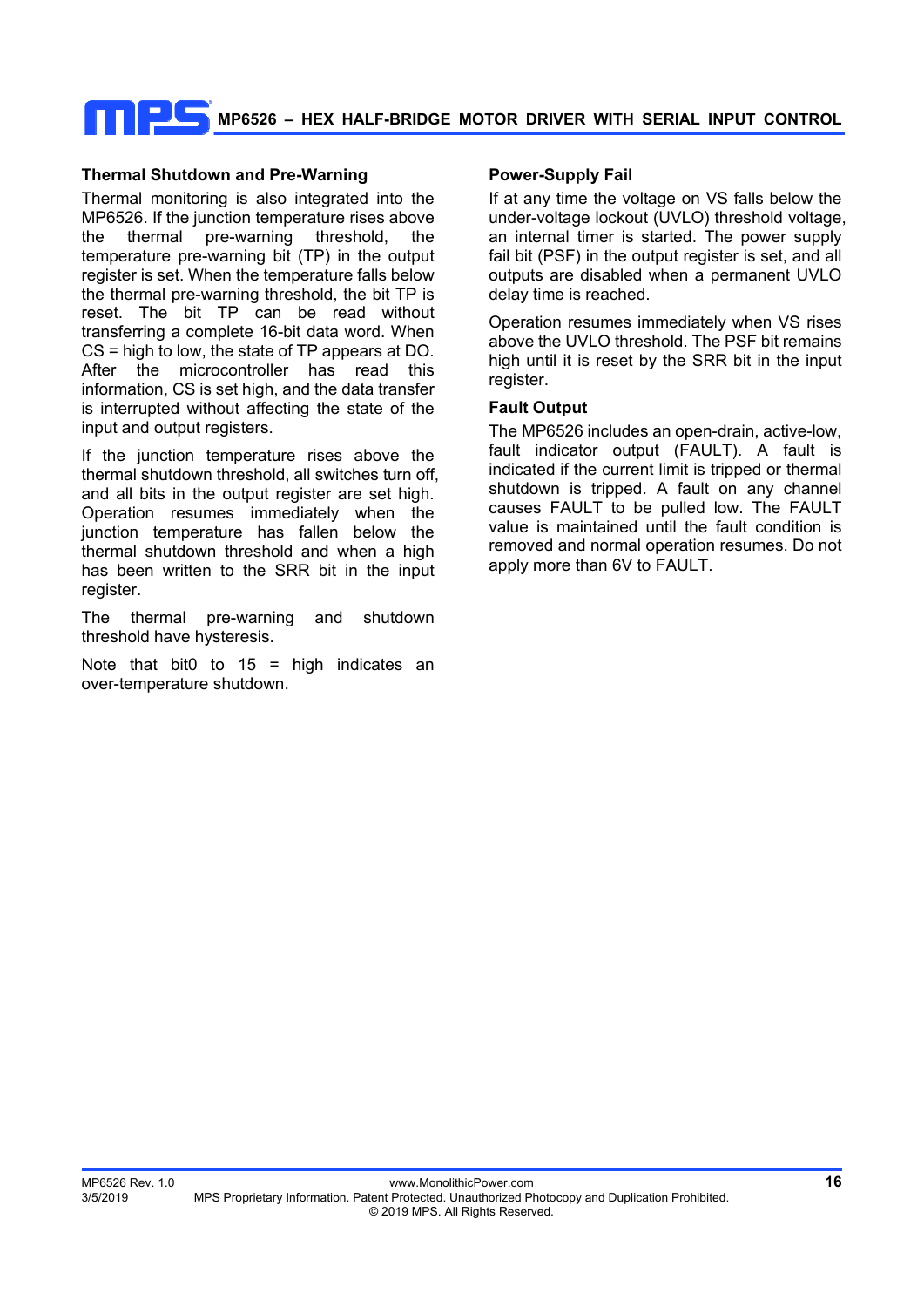**SOIC-28** 

# **PACKAGE INFORMATION**



6) DRAWING IS NOT TO SCALE.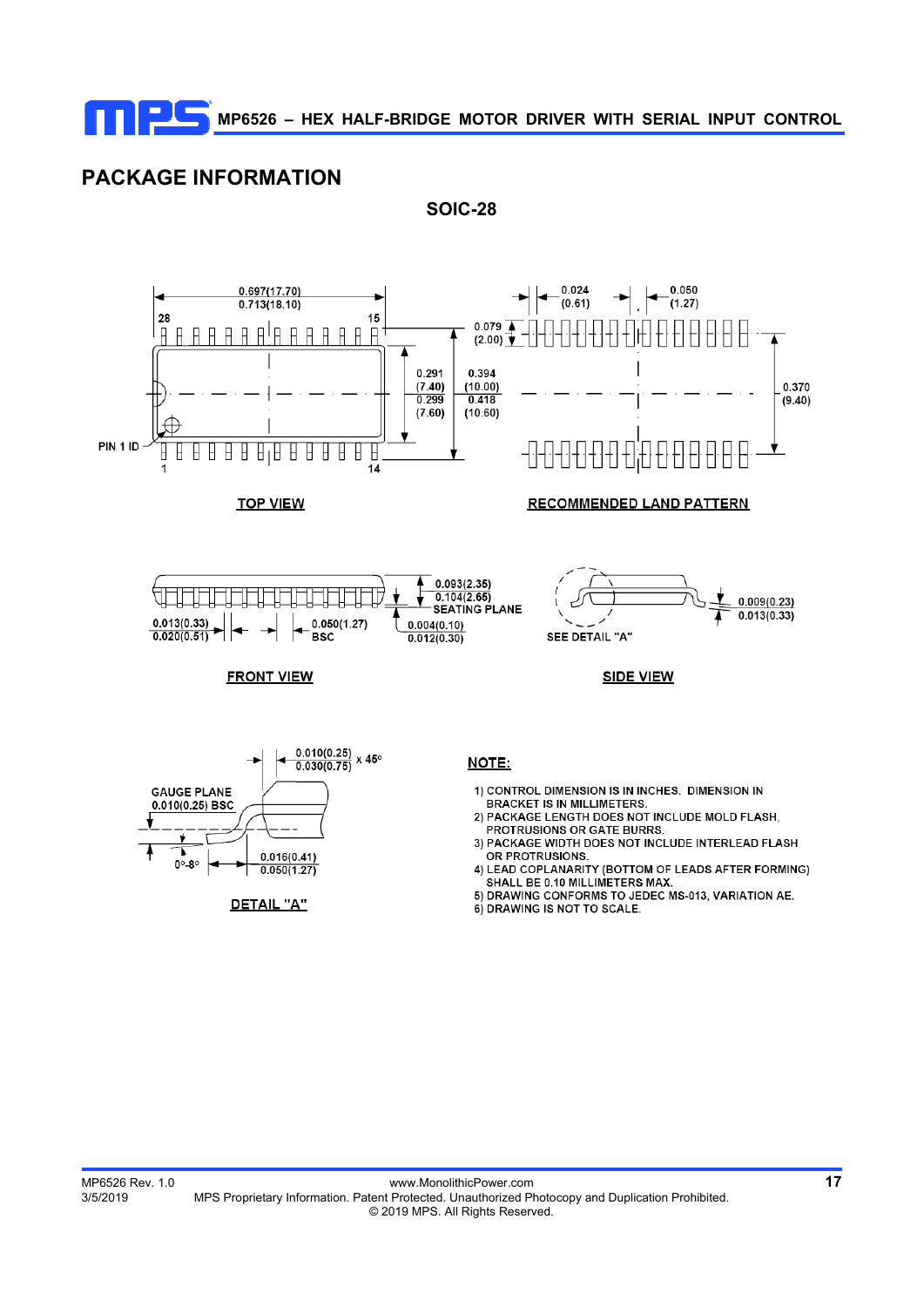# **PACKAGE INFORMATION** *(continued)*

**QFN-24 (4mmx4mm)** 



**TOP VIEW** 





**SIDE VIEW** 





1) ALL DIMENSIONS ARE IN MILLIMETERS. 2) EXPOSED PADDLE SIZE DOES NOT INCLUDE MOLD FLASH. 3) LEAD COPLANARITY SHALL BE 0.10 MILLIMETER MAX. 4) DRAWING CONFIRMS TO JEDEC MO-220, VARIATION VGGD. 5) DRAWING IS NOT TO SCALE.



## **RECOMMENDED LAND PATTERN**